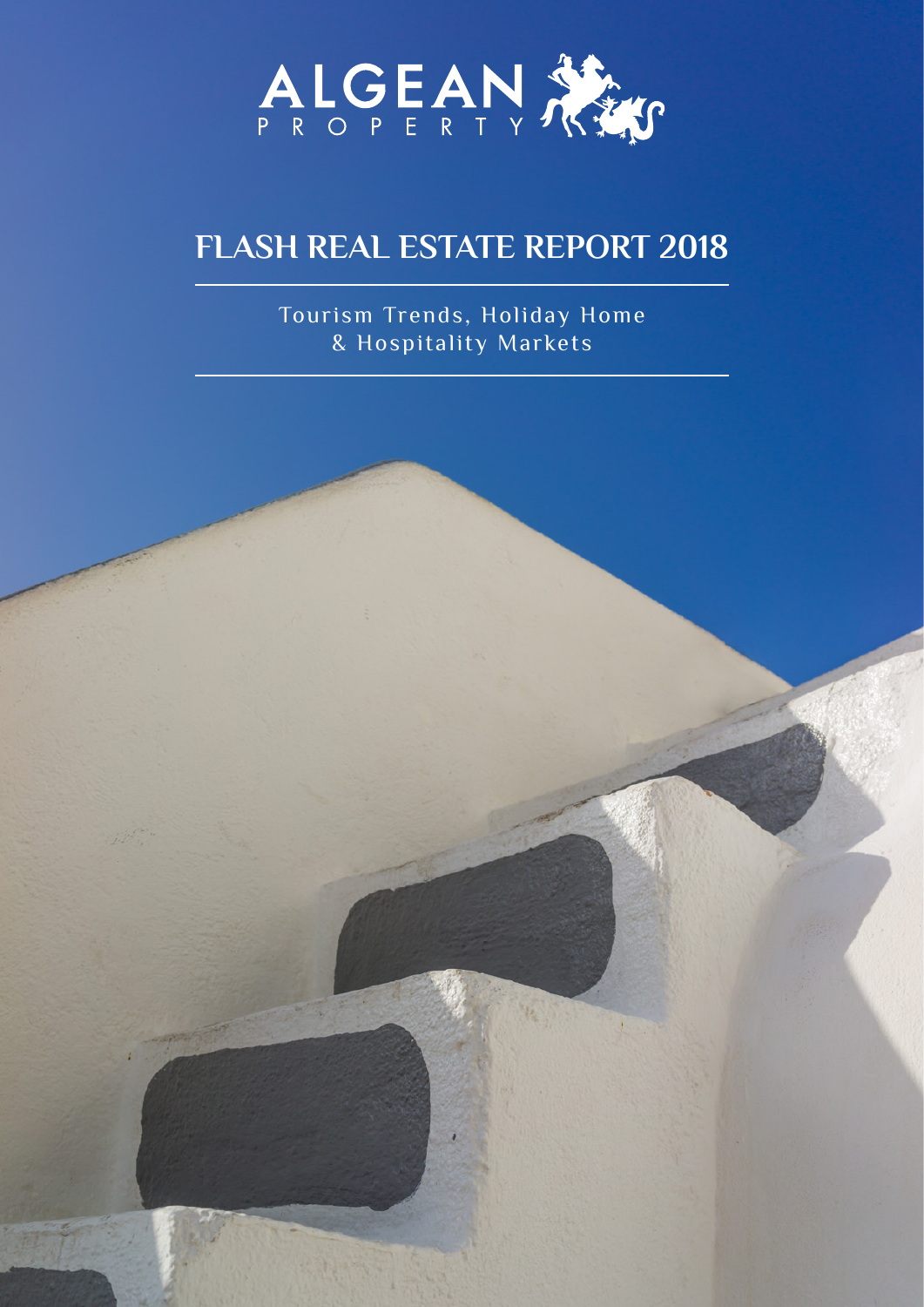### Overview

Preliminary figures show that 2019 is going to be a great year for the industry as Greece is now established as one of the top holiday destinations in the area.

2018 was a landmark year for the Greek economy. After eight years of vigorous monitoring by the European institutions due to the county's lingering economic crisis, Greece completed the 3rd MoU in August, marking a new era for the country's Economy. Greece now has free access to the markets, however, for reasons of budgetary discipline, the institutions (IMF, EU, ECB) will continue monitoring the country quarterly as there are still many pending prerequisites from the last program that need to be implemented. For yet another year tourism was the driving force

behind the country's growth course. The upward trend of all individual industry indices was the result of proper programming by all parties involved. Preliminary figures show that 2019 is going to be a great year for the industry as Greece is now established as one of the top holiday destinations in the area.

The steady upward course of tourism had a positive impact on the hospitality market as well. A series of hotel acquisitions, new developments and hotel relaunchings took place in 2018, building up a new dynamic for

the industry. The growing interest by international hotel chains in entering the Greek market has created a new momentum for the country, thus enhancing its international investment profile.

The holiday home market continued its strong performance in 2018, recording solid rental yields in all main tourist destinations. The high transaction volume is witness to the increased investment interest, with perspective buyers hastening to exploit the tremendous prospects created in the market.

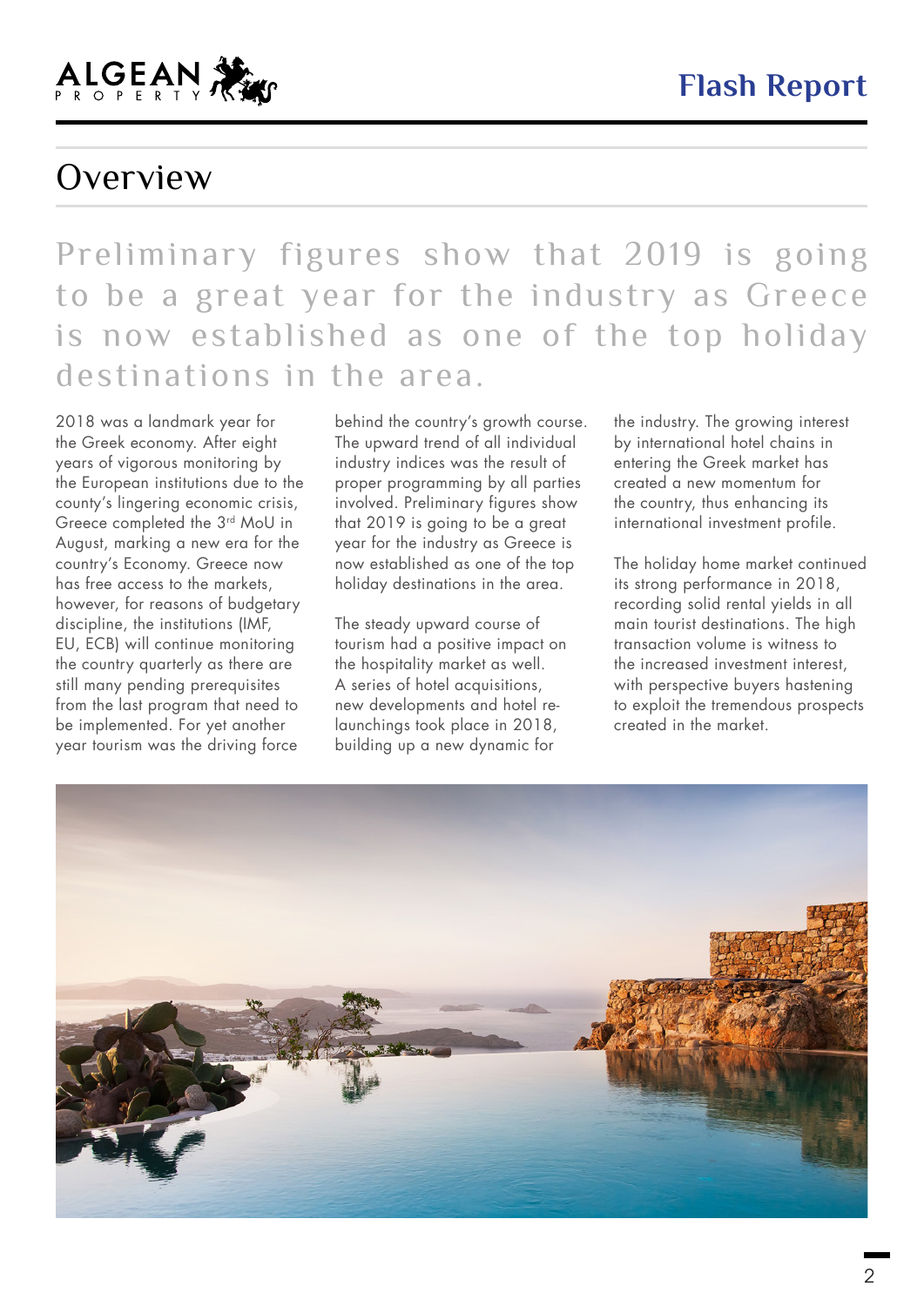

### Tourism

Picking up on a fruitful 2017, tourism continued its upwards course unabated in 2018, confirming the sector's ever growing prospects. The continuous investment towards the improvement of the tourist product as well as the significant growth of alternative forms of tourism beyond the "Sun and Sea" model (City Break, Cruises, MICE) contributed decisively to the upwards course of tourism figures last year.

According to the latest available data, 25.95 million international tourists visited Greece between January and September 2018 - excluding cruise arrivals recording a 10.3% increase compared to the corresponding period in 2017. Individually, for the same period, visitors from the USA, Germany, France and from countries outside the EU recorded and increase of 14%, 25.1%, 2.9% and 15.4% respectively. On the other hand, visitors from Russia recorded a -7.0% decrease, mainly due to the recovery of the Turkish market during last season. Finally, visitors from the UK remained stable, recording a marginal decrease of -0.05%.

For the period between January - September 2018, tourist receipts - excluding receipts from cruisesincreased by 6.1% compared to the corresponding period in2017, reaching €13.8bil. Tourist receipts from Germany and the USA recorded the highest increase, reaching 20.3% and 18.9% respectively. The biggest drop recorded was from the Russian market (-20.7%).

For 2018, according to Algean Property's latest report ["Ride the](http://www.algeanproperty.com/fresheditor/Uploads/dc4324d683e7351914ca41b9512a6db3.pdf) [Wave: Economy & Real Estate](http://www.algeanproperty.com/fresheditor/Uploads/dc4324d683e7351914ca41b9512a6db3.pdf) [Report 2018",](http://www.algeanproperty.com/fresheditor/Uploads/dc4324d683e7351914ca41b9512a6db3.pdf) international arrivals –excluding cruise arrivalsare expected to reach 29 million\* while tourist receipts will reach  $€15$ bil\*.

Greek economy's steady course in recent years has had a positive impact on tourism, which, coupled with the industry's impressive performance worldwide, managed to record great figures.

With the signs for 2019 being very promising, it is imperative for Greece not to deviate from its course and continue investing in the industry's qualitative upgrade. Preliminary figures show that 2019 will be a year of new records in both international arrival and tourist receipts.

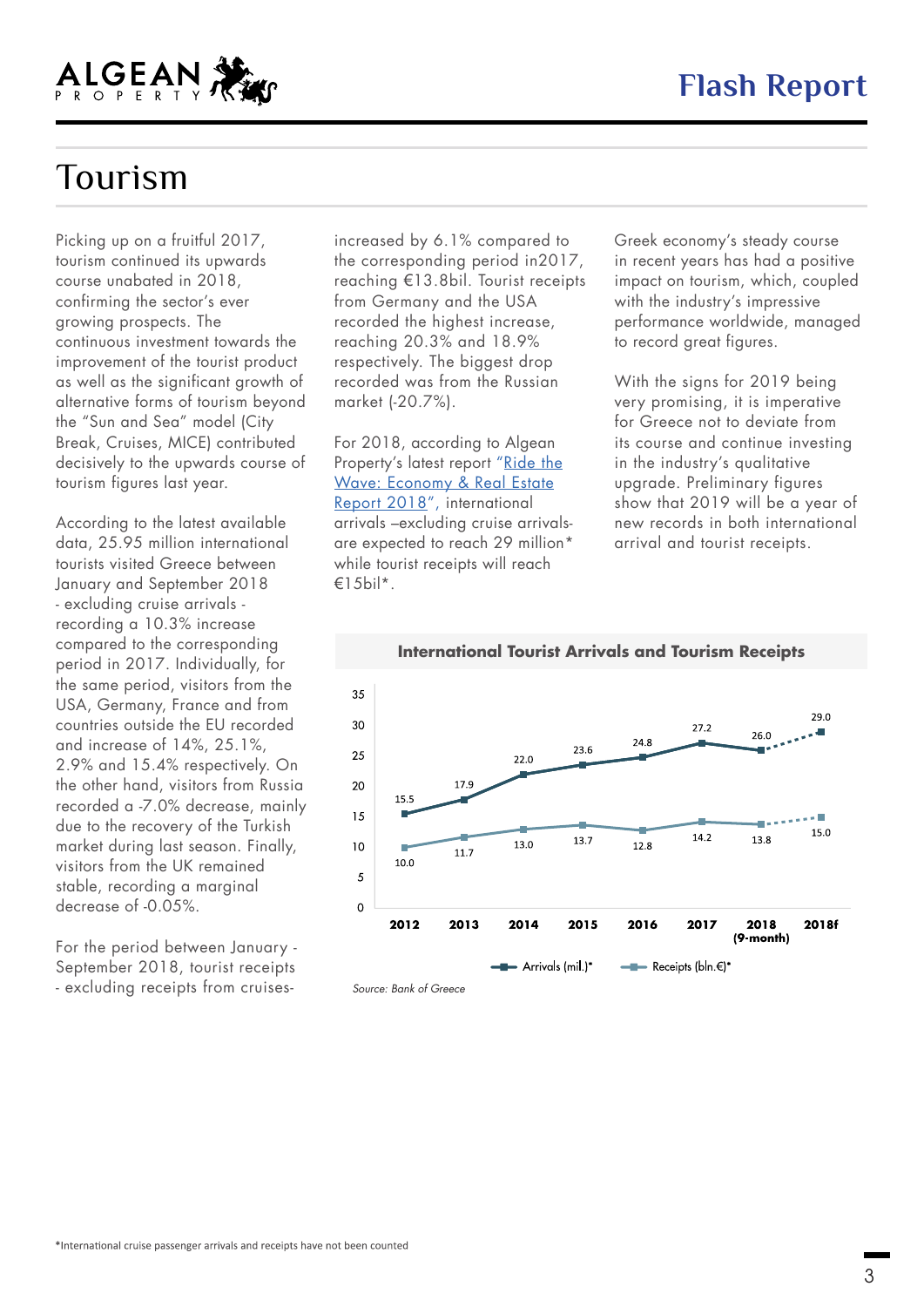

## Holiday Home Market

Investors' interest in buying a holiday home in Greece was strong in 2018. Tourism's impact on the industry's rapid growth in recent years has been crucial, as the rise of international arrivals had a positive effect on the demand for holiday home in Greece.

Renting one's holiday home for the summer has become a common practice for property owners in Greece nowadays, as the yields offered in prime holiday destinations are way higher than in competitive destinations in the Mediterranean. The rapid growth of holiday home rental platforms confirms this trend, with the dynamics being huge. A characteristic example is "AirBnb" where, according to the latest available data, from 132 properties advertised within the platform in 2010, this figure reached 126,000 in 2018.

The South Aegean islands, such as Mykonos, Santorini, Paros and Rhodes continued to remain at the top of investors' preferences, with gross rental yields recording solid figures (8.4%, 6.4%, 6%, 3%, 5.5%), as demonstrated in

#### Algean Property's report ["Yields](http://www.algeanproperty.com/fresheditor/Uploads/7c7e8d560dae574a609dbdc88795da71.pdf) [Report 2018: High End Holiday](http://www.algeanproperty.com/fresheditor/Uploads/7c7e8d560dae574a609dbdc88795da71.pdf) [Homes in the Mediterranean".](http://www.algeanproperty.com/fresheditor/Uploads/7c7e8d560dae574a609dbdc88795da71.pdf)

Equally important interest was also observed in traditionally popular markets in Greece such as Porto Cheli, Elounda and Halkidiki. The Athenian Riviera has begun gaining ground in the holiday home market over the last few years. The combination of direct access to the sea, the Greek microclimate and the area's proximity to the city, is slowly establishing the area as a very attractive investment destination. Moreover, the area's growth prospects through a series of major urban and tourist developments taking place (Hellinikon Project, Astir Vouliagmenis-Four Seasons) are expected to generate tremendous additional value to the properties in the area, thus further attracting investors' interest.

In recent years, and as a result of tourism's excellent performance, holiday home sales volume has increased significantly. For 2017, foreign capital income for purchasing real estate in Greece reached €503mil. while for the

period between January-September 2018, a +172.3% increase was recorded compared to the corresponding period in 2017. It should be noted that many transactions take place outside the Greek banking system so the actual number of incoming foreign capital is higher than the official figures released. The Golden Visa scheme has also had a very positive impact on the market so far. Up to November 2018, a total of 3,620 permits has been issued. The Chinese are first on the list with 1,945 residence permits, followed by the Russians (423) and the Turks (384).

The holiday home in Greece has firmly established itself as an excellent investment product with significant returns. With the country's economy pacing steadily after a long time, and tourism recording a rise in arrivals and tourist receipts year after year, the sector's prospects for further growth appear more promising than ever.

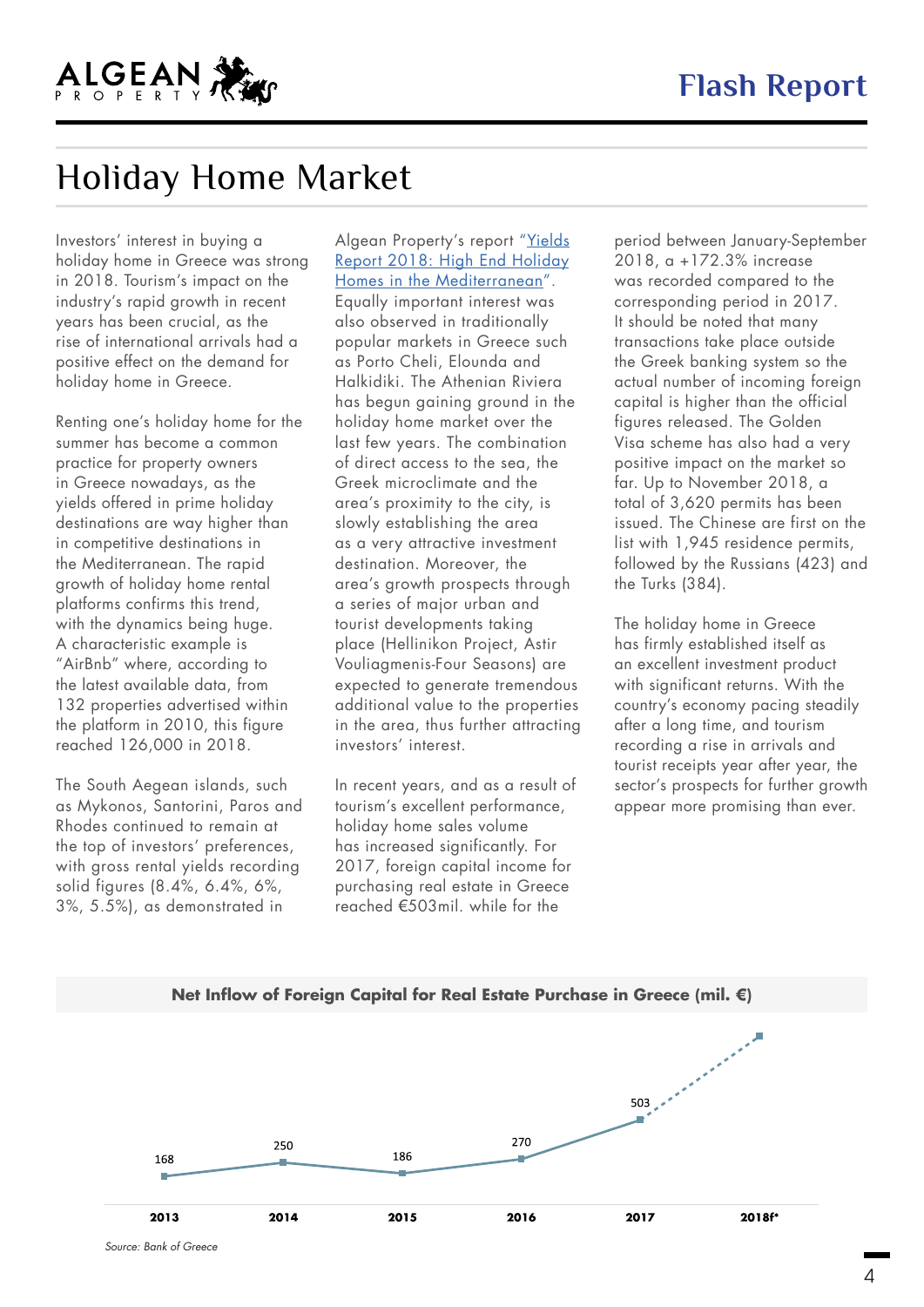

## Hospitality Market

The hospitality sector had a robust performance in 2018, continuing its positive course from 2017, with tourism's solid figures helping the industry grow further. The increase observed in international arrivals and tourist receipts had a positive impact on the hotel sector as the industry's major KPIs (Average Daily Rate, Occupancy Rate, RevPAR) recorded sturdy growth. More specifically, for the period between January-September 2018, Average Daily Rate (ADR) and Revenue per Available Room (RevPAR) grew by approximately 9% while occupancy rate at the same period grew by 1.2% compared with the corresponding period in 2017. Provisional data for the off season months show that all basic KPIs have recorded mild growth over the last years, highlighting the efforts being made to address seasonality in Greece. For 2018, Greece had three cities among the top 100 most popular destinations for city break tourism (Athens: 49<sup>th</sup> place, Heraklion: 68th place, Rhodes: 99th place). In addition, nautical tourism has picked up compared to previous years, with its direct contribution to the economy being €2.3bil. Investment activity in the

hospitality sector continued at a high volume in 2018, where new developments, renovations and hotel acquisitions took place. In recent years, the quality of the country's hotel capacity has improved significantly. More specifically, for the period 2009- 2017, the total number of hotel units increased by 2.3% (2009: 9,559 units - 2017: 9,783 points) while the number of 5-star category hotel units, for the same period, increased by 77% (2009: 280 units - 2017: 496 units).

For 2018, the most important deal was the acquisition of Amanzoe Luxury Hotel and Resort from Grivalia Hospitality. The net price paid amounted to €5.8mil. while the buyers also undertook all of Amanzoe's existing loan obligations amounting to €76.5mil. The re-launching of former "Athens Ledra" as "Grand Hyatt Hotel" was also a 2018 milestone. Prospects for 2019 are very promising as many hospitality projects which have secured funding will start developing while many new hotels will begin operating. The most characteristic example is the reopening of "Astir Vouliagmenis" as "Four Seasons AstirPalace Hotel

Athens" on March 2019.

Despite the industry's upward trend over the last few years, nevertheless there are still key issues that remain a hindrance to the sectors further development including:

- Increased VAT in Hospitality Services
- Tax on Accommodation
- Absence of Special Spatial Planning for Hospitality **Developments**
- Increased Corporate Taxation

It is imperative for all these issues to be addressed for the hospitality sector to continue its positive course over the coming years.

| <b>Key Performance Indicators</b><br>January - September 2018 |                                           |                       |
|---------------------------------------------------------------|-------------------------------------------|-----------------------|
|                                                               | Average<br>Daily Rate<br>(ADR)            | +9%*                  |
|                                                               | Revenue per<br>Available Room<br>(RevPAR) | $+9\%$ *              |
|                                                               | Occupancy<br>Rate                         | $+1.2\%$ <sup>*</sup> |

*\* Compared to the corresponding period in 2017. Source: Hellenic Statistical Authority*

# **Outlook**

The challenges that come for 2019 are many. As this year is an election year, locally, nationally and on the European level, it is important for Greece not to deviate from the course taken so far. The country must remain steady to its commitments towards

the Institutions and simultaneously create the necessary conditions so as attract foreign capital through the simplification of the existing technical and legal framework. The qualitative upgrading of all tourist infrastructure will strengthen the country's position investment wise.

In addition, it will positively affect the holiday home and hospitality sector, industries which have gained investment dynamics over the last few years and are expected to further grow in the near future.